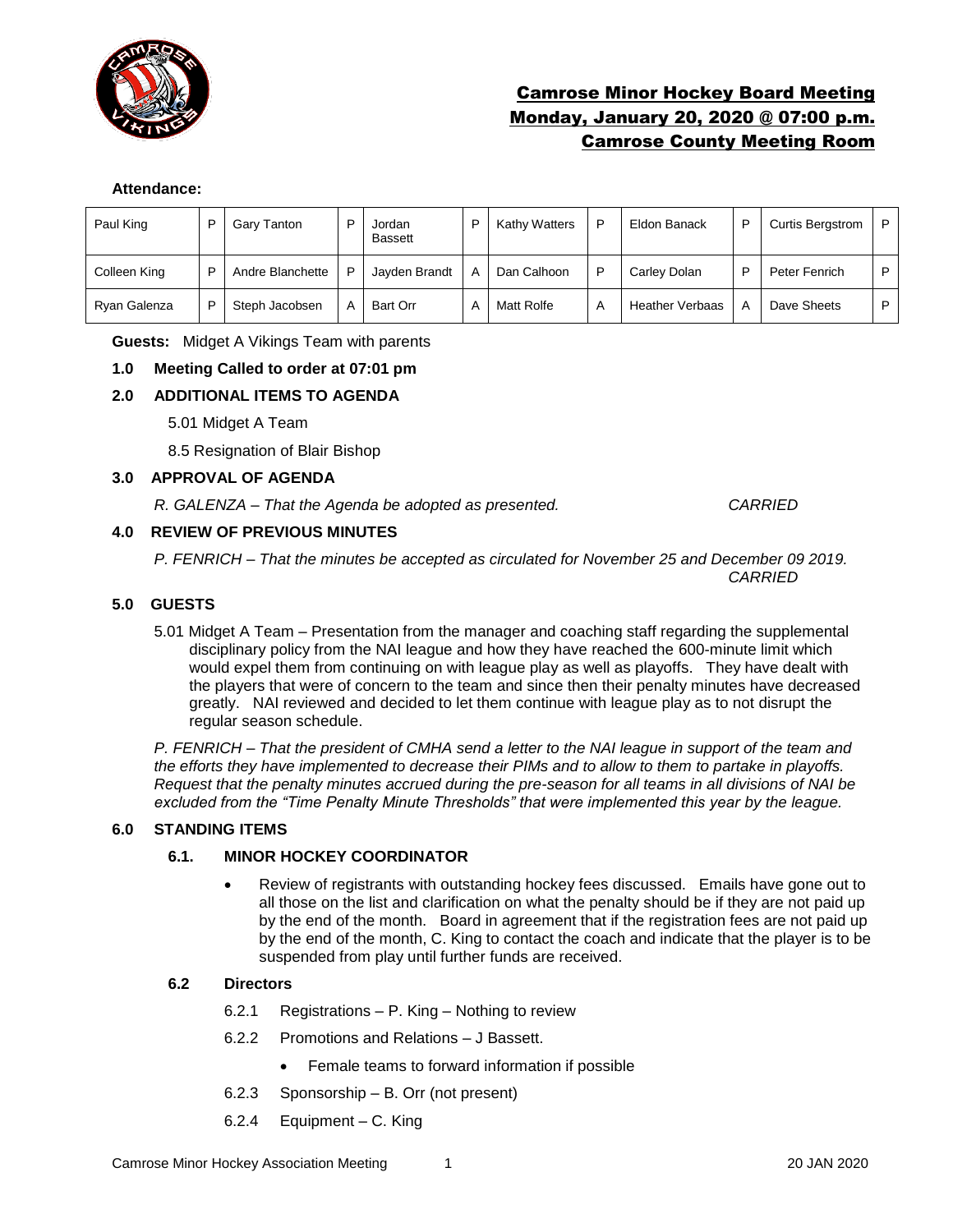- Pegs ordered for the nets in the Max.
- 6.2.5. Director of Discipline H. Verbaas Unavailable
- 6.2.6. Rep Team (AA, A and B Teams) P. King
	- Coaches have all been met with and no issues at this time.
- 6.2.7. Non-Rep Teams Nothing to report
- 6.2.8. Coach Mentorship G. Tanton and K. Watters Nothing to report.
- 6.2.9. Director Midget (U18, U16) D. Sheets Nothing to report
- 6.2.10. Director Bantam (U15) C. Dolan Nothing to report
- 6.2.11. Director Peewee (U13) J. Brandt and B. Bishop Not present
- 6.2.12. Director Atom (U11) P. Fenrich
	- Concerns regarding an adult ref. Issues have been brought forward to the referee assigner.
- 6.2.13. Director Intro to Hockey (U9, U7) H. Verbaas and A. Blanchette
	- Unbalanced teams and schedule have been adjusted with regards to games and adjusting which teams play whom.
- 6.2.14 Director of Female Hockey K. Watters and E. Banack
	- Have met with the current teams to ask what options they would like for next season since this one has been a "failure". Can not go to the Edmonton league as they will not come here to play games. Looked at East Central but not sure if that will be any better.
	- Will continue to look at other options and a letter will be drafted regarding the concerns from this season and sent to the RMFHL>
- 6.2.15 RIC M Rolfe Not present.

## **7.0 OLD BUSINESS**

#### **7.1 Update to the Appeal from Peewee A Coach**

• P. King updated all the board members as to the decision of the appeal committee.

## **7.2 Raffle**

• Paperwork given to G. Tanton to sign off on and will be sent in.

## **8.0 NEW BUSINESS**

- **8.1** Provincials
	- Teams have been sent all the paperwork regarding their draws and one team currently is outstanding in getting booked in.
- **8.2** Review of Attendance at Tim Green Camps
	- P. King has requested board members to review the numbers and come up with a better solution for next season to involve more members or to spend the money elsewhere.
- **8.3** Tournament Dates for Next Season
	- Request from Skating Club to host a competition the week-end of January 29 31 when the females have their tournament going on. At this time, they would like to remain where they are and the association prefers not to have three consecutive tournaments in a row due to giving our officials a break etc.
	- Following will be the tournament dates and will look at swapping the Bantam A and female team possibly but provincials may not be an issue. Atom A will go a week later due to January 1 following on the week-end and the rink will not be open.